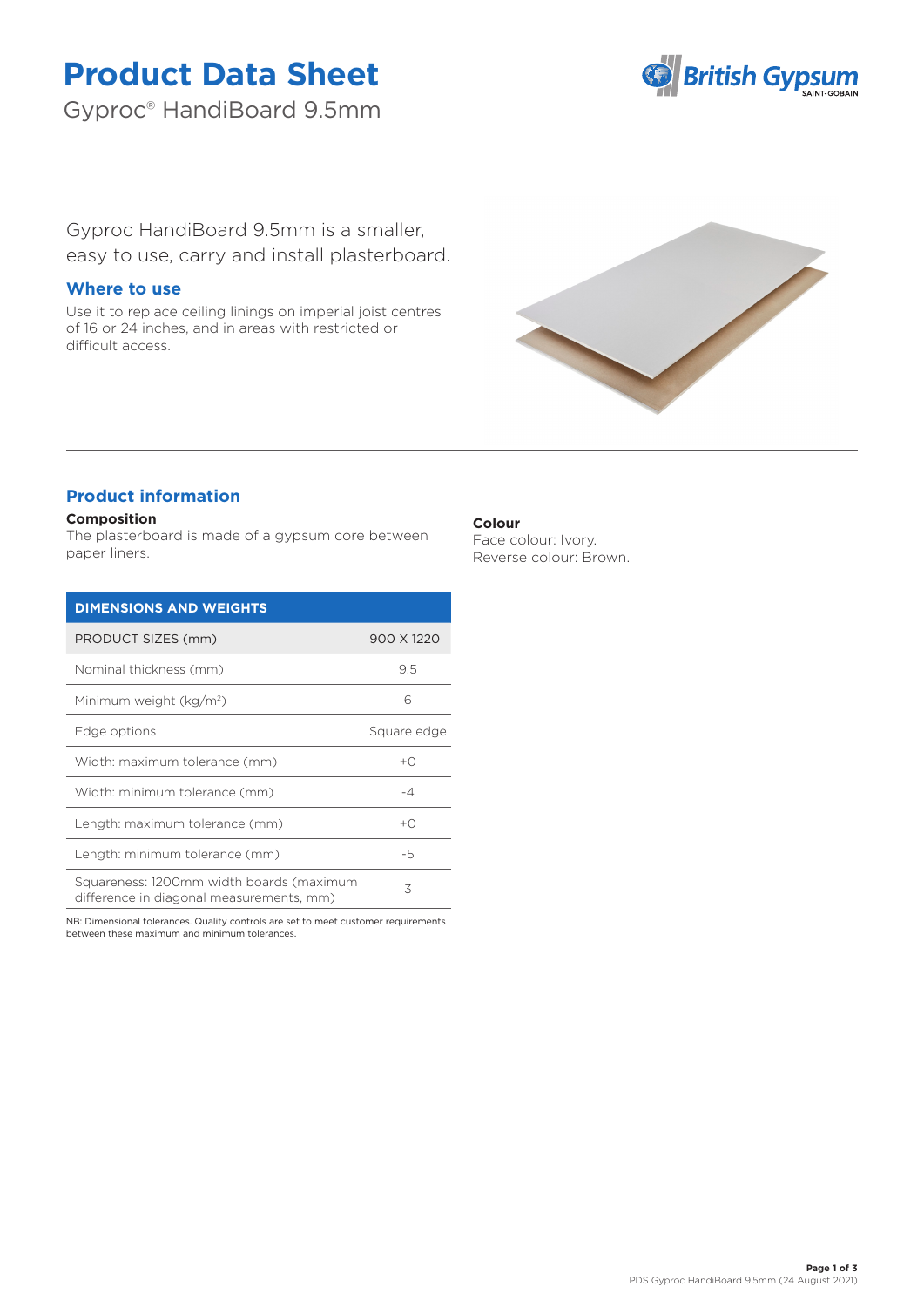# **Product Data Sheet**

Gyproc® HandiBoard 9.5mm



## **Performance**

Here we only provide performance information related to the product. Please see the White Book for system-dependent performance.

### **Standards**

EN 520:2004+A1:2009, Type A.

Declarations of Performance (DoP) available [Click here.](https://www.british-gypsum.com/DoP)

| Reaction to fire                                | A2-s1. d0 |
|-------------------------------------------------|-----------|
| Thermal conductivity (W/mK)                     | O 19      |
| Water vapour permeability $(u)$                 | 10        |
| Maximum continuous<br>temperature exposure (°C) | 49        |

## **Installation**

### **Effect of condensation**

The thermal insulation and ventilation requirements of national Building Regulations aim to reduce the risk of condensation and mould growth in new buildings. However, designers should take care to eliminate all possibility of problems caused by condensation, particularly in refurbishment projects.

### **Cutting**

Either cut the board with a plasterboard saw, or score the front face paper with a sharp knife, snap it over a straightedge, then cut the back face paper. Cut holes for things like socket boxes using a utility saw.

### **Fixing**

Fix the board with the decorative side facing outwards to receive finishes. Install fixings at least 13mm from cut edges and 10mm from bound edges. Position cut edges at internal angles wherever possible. Stagger horizontal and vertical joints between layers by at least 600mm.

### **Jointing**

Finishing should start as soon as practicable after board fixing to limit the risk of damage or UV-degradation of the paper liner. Suitable for finishing with jointing systems complying with EN13963 including the Gyproc range.

### **Full-surface finishing**

After fixing the board, start finishing it as soon as you can to limit the risk of damage or UV degradation to the paper liner. You can finish the board using plaster that complies with EN13279-1, including the Thistle range.

### **Painting**

Decoration should start as soon as practicable after the finishing system is dry. Jointing systems should be finished with Gyproc Drywall Primer before painting.

### **Wallpapering**

Decoration should start as soon as practicable after the finishing system is dry. Jointing systems should be finished with Gyproc Drywall Sealer before application of wallcoverings.

#### **Snagging and minor repairs**

For minor damage and dents, check that the board core isn't shattered. If it's intact, fill the damaged area with Gyproc EasiFill 60, allow it to set, then apply a second coat if you need to. When it's dry, sand it to a finish before redecorating the area.

For a damaged core, broken edges or extensive damage, repair and replacement procedures differ depending on the number of board layers and fire resistance of the system; please contact our Technical Support Team for specific advice.